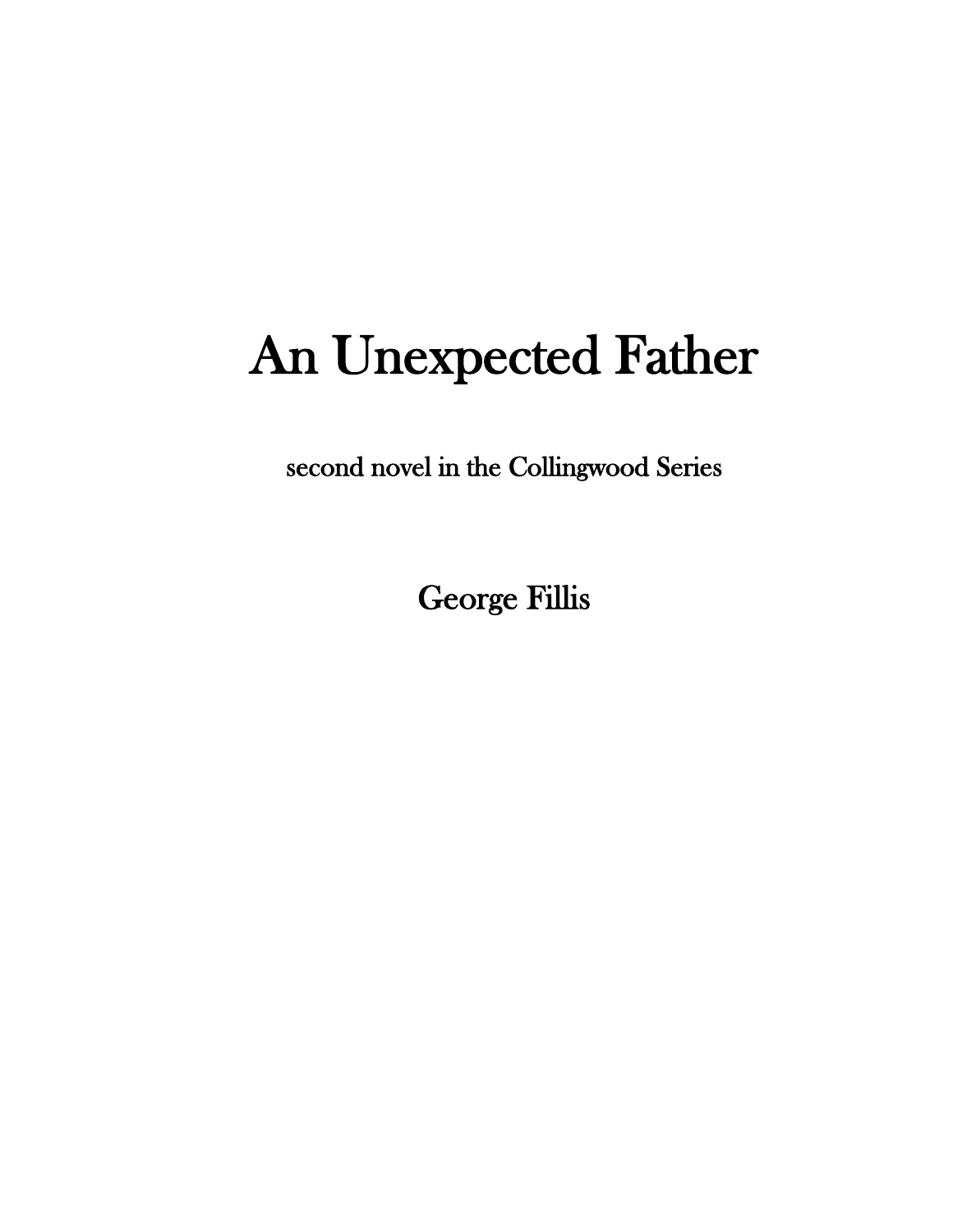Nicht Fleisch und Blut, das Herz macht uns zu Vätern and Söhnen.

## Johann Friedrich von Schiller

## Die Räuber, Act 1, Scene 1

It is not flesh and blood but the heart which makes us fathers and sons.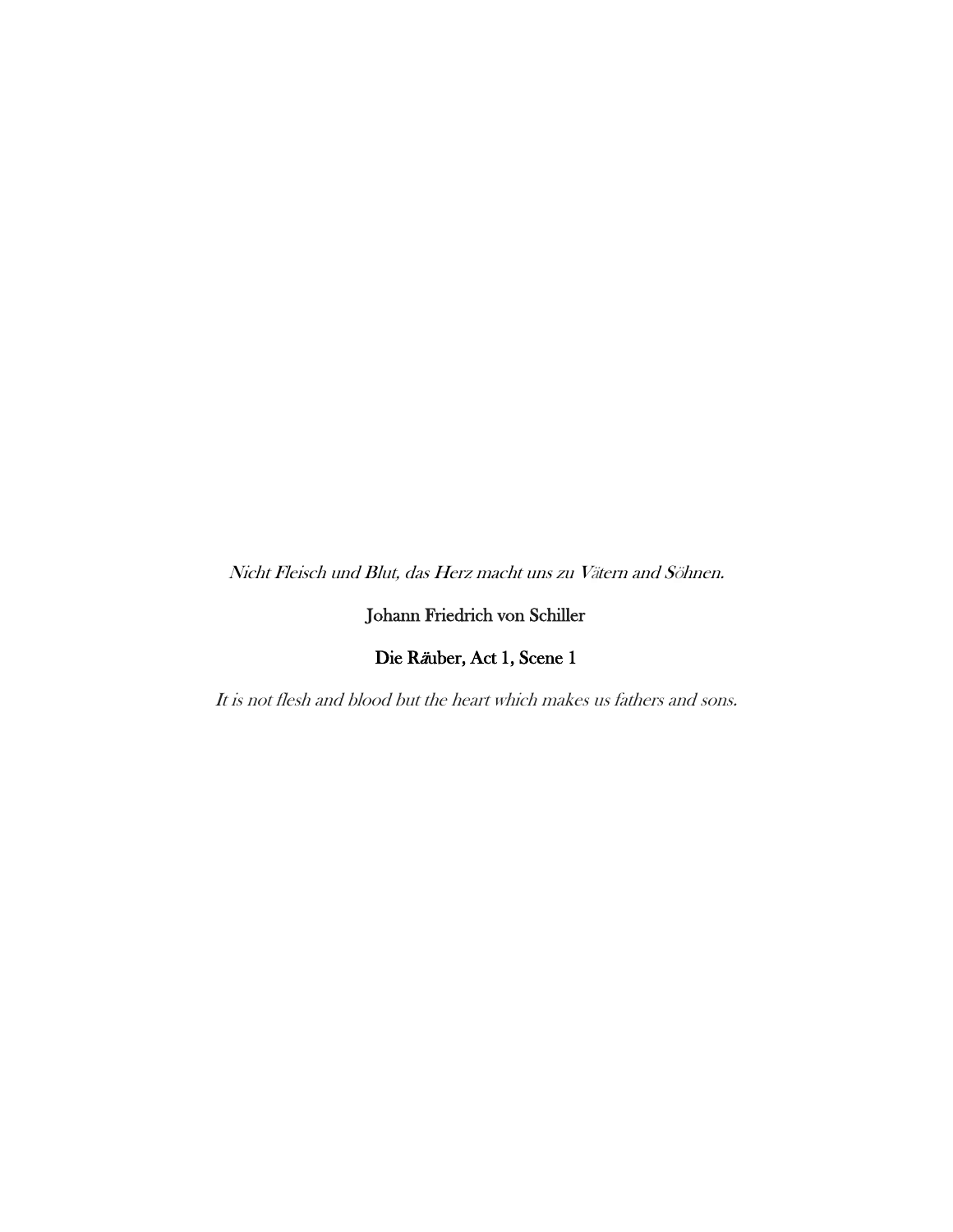## Chapter One Collingwood, Ontario 1959

**B**eneath the massive gray and white clouds billowing above Collingwood and racing to fill the sky in every direction, the leaves ignited into various shades of red and gold. Smoke swirled out of chimneys with the smell of burning logs. The temperature had fallen, and a brisk wind came off the bay as the wedding party made its way into the African Baptist Episcopal Church on Seventh Avenue.

Caitlin looked beautiful as she walked down the aisle wearing an ivory silk suit and a pillbox hat. Her long auburn hair curled below her shoulders and a contagious smile spread across her face, highlighting her bright blue eyes. My stomach was in knots, but I was the happiest man on earth.

I hoped Caitlin wasn't too disappointed that her mother didn't walk her down the aisle. Caitlin's father was still angry that his Irish daughter was marrying a man from China. He was adamant when he refused to attend the wedding. Caitlin said that her mother agreed to give her away, but her father would have none of it and told her, "If she's going to marry him, then by God, I'm not going to allow it to be a spectacle for everybody in the whole town."

When Caitlin walked down the aisle accompanied by Catherine, I was delighted. Everything good that had happened to me since coming to Collingwood came through Catherine. I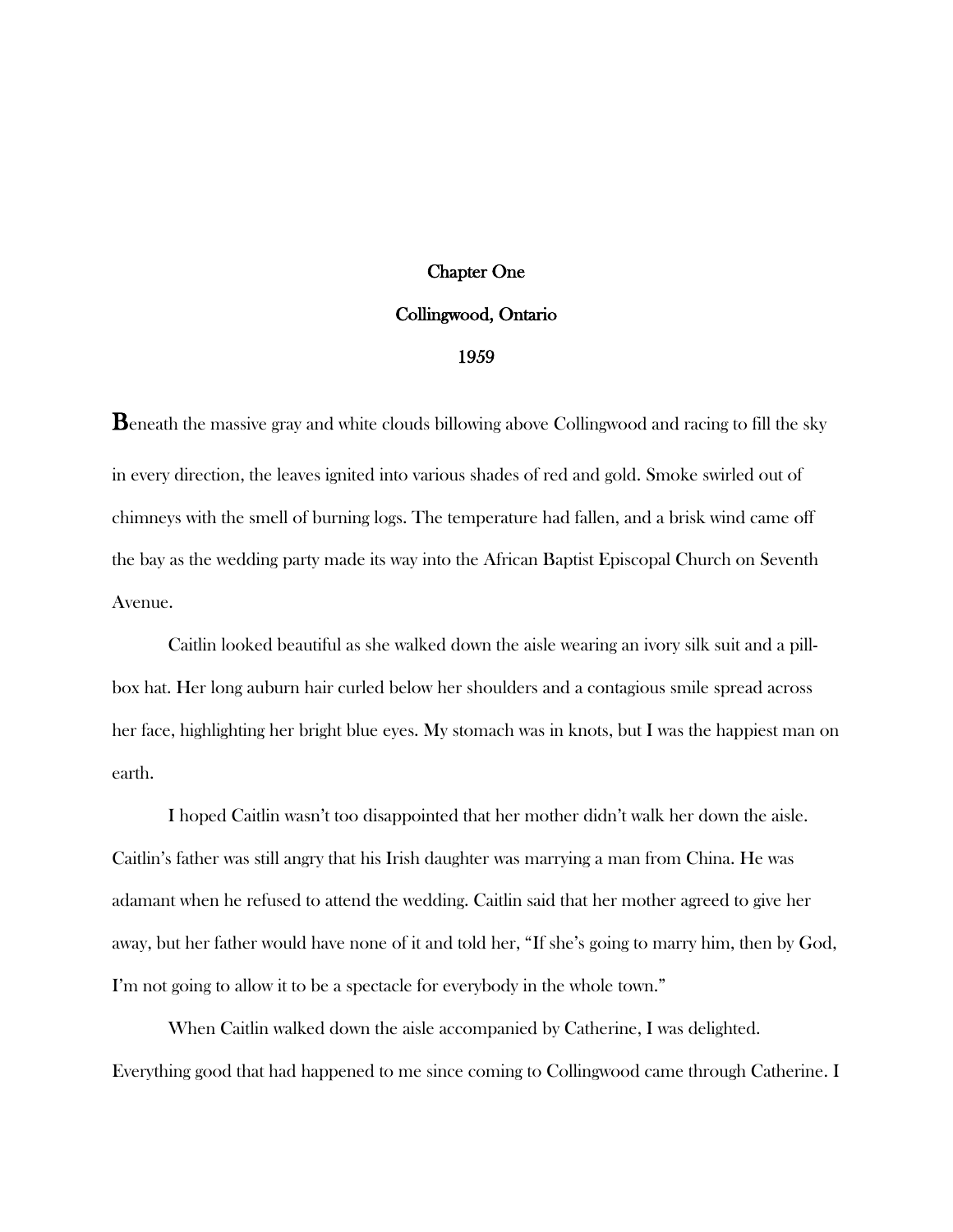shared a closeness with Catherine like the one I had in China with my grandfather, YeYe. He had shaped my perspectives on life.

Every time I looked at Caitlin, her sparkling eyes were open wide, and she looked confident and radiant. I never thought I would marry, and it was beyond my wildest imagination to wed such a wonderful woman. My stomach began to spasm, and I was on the brink of tears, but when Caitlin took my hand and calmed me with her eyes, joy swelled inside me, and the world seemed a different place, full of grace and light.

After the ceremony, we were surrounded by our friends. Kai was my best man, which was only fitting since he had journeyed with me from Hangzhou. Kathleen's parents and her husband, Patrick, were invited, but they chose not to attend like the Mulroney's.

The wedding party was seated at the head table, and at the table next to us was my employer, Mr. Julian LeBlanc, sitting in his wheelchair dressed in his finest suit. My good friend Jackson was seated next to him and assisted him while Virginia, his nurse, and Rhoda, his housekeeper, were on his other side. I smiled at them, and they beamed back, happy for my good fortune. They all loved Caitlin.

The Coffey sisters, who helped me recover from injuries sustained from the thugs sent by Caitlin's father, were in the back of the room, making sure the refreshments were perfect. Kai's girlfriend, Wei Lei, was busy talking with them, and I was sure she told them about the peanuts she brought, explaining how peanuts were a traditional Chinese symbol for health, good fortune, and many children.

I whispered to Caitlin, "Did you notice Jackson and Kai, each holding hands with their girlfriends? Kai's feelings for Wei Lei have grown ever since he met her at Cott's Cleaners. They have known each other longer than we have."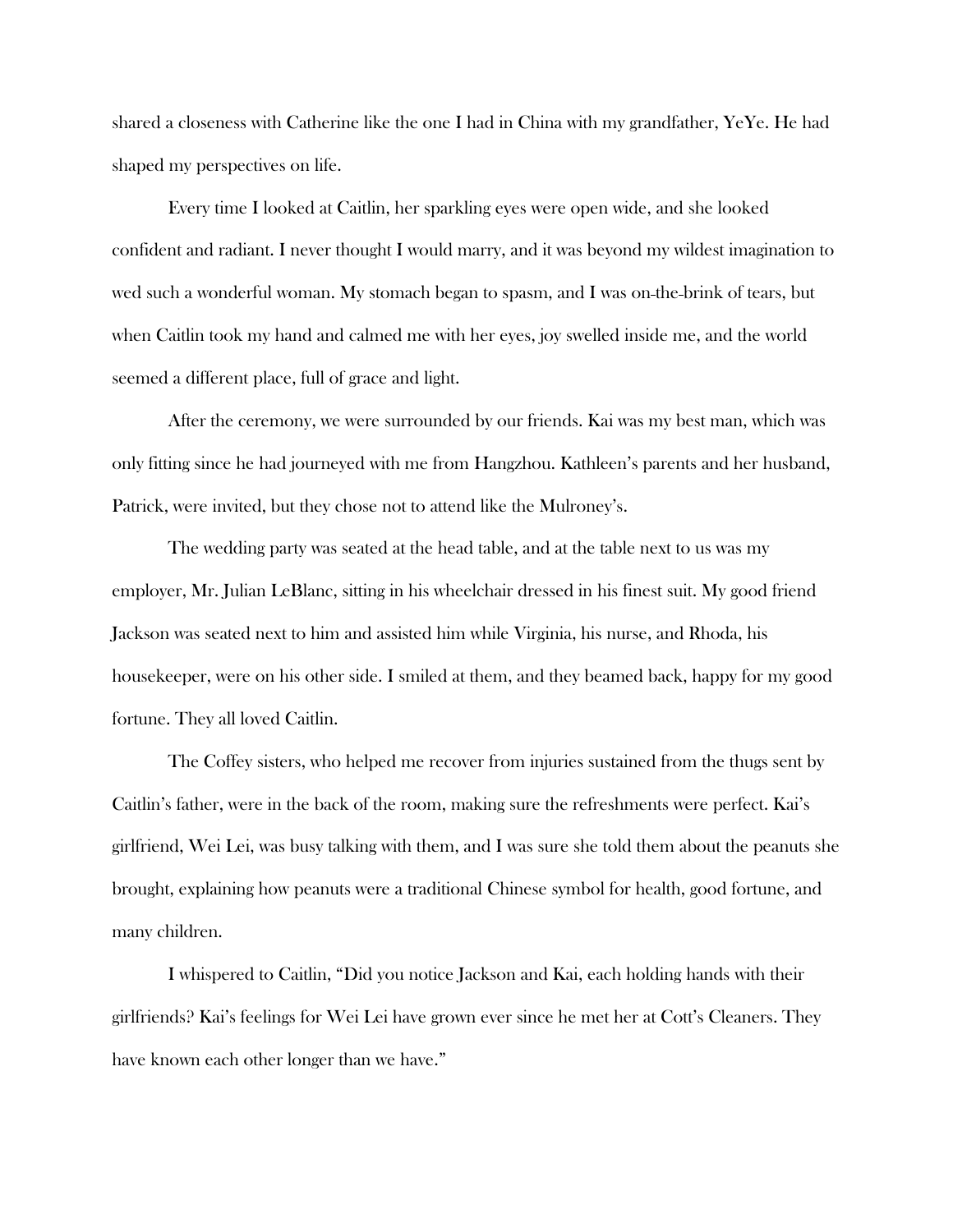She smiled and whispered back, "Ruth told me Jackson and Mildred have been talking about a wedding date, and I saw them hugging outside the church this morning."

"Jackson said he loves Mildred and wants to settle down."

Kai was grinning as he and Wei Lei approached us during the reception. "Winson and

Caitlin, you motivated me to ask Wei Lei's father for permission to marry her, and he said yes."

"But what did Wei Lei say?" I asked, winking at Wei Lei.

She blushed, and Kai elbowed me as he said, "Ask her yourself."

Caitlin took hold of Wei Lei's hand and said, "I'm so happy for you both. What are your wedding plans?"

"A small wedding with family and friends."

"I hope you'll be as happy as we are," Caitlin said.

"We marry for love like you," Wei Lei responded.

Kai asked, "Will you be our witnesses?"

"I'd be delighted," Caitlin said.

"I'm not sure!" I replied.

Kai looked at me, frowned, and then broke into a wide grin. We were fourteen years old when we met on the ship to Vancouver to escape the horrors of Mao Zedong. Only to discover that we were prisoners of a trafficking ring and held in a remote British Columbia logging camp. It had been eight years since we escaped.

With laughter in my voice, I asked, "When is the wedding?"

"In three weeks, on Sunday, we didn't want to conflict with your wedding ceremony," he said.

"That's wonderful. We'll make sure to be ready for the ceremony, and we'll bring lots of peanuts. Where will you live?"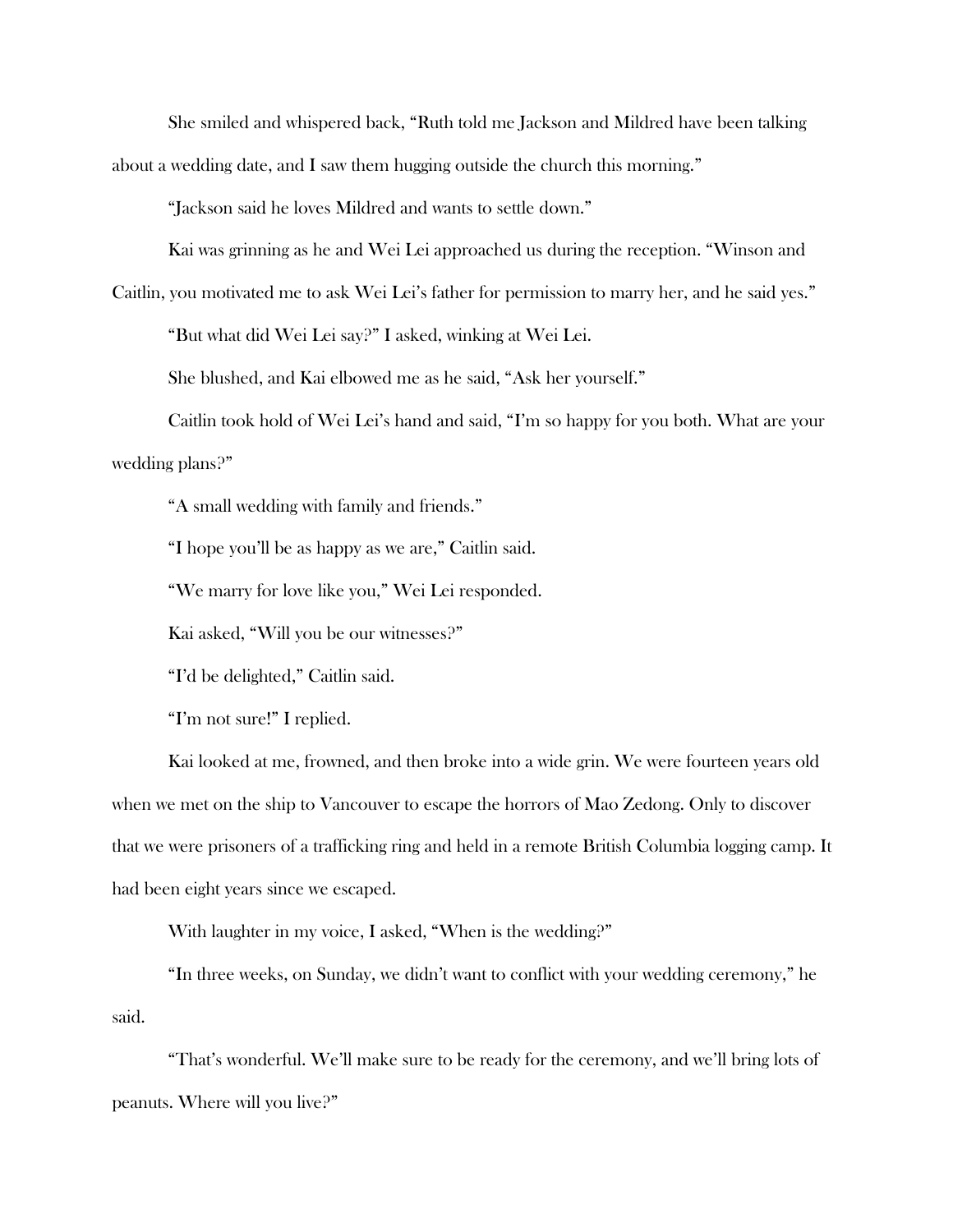"We'll live with Wei Lei's parents until we can afford a place of our own."

All of a sudden a red knitted cap was pulled down over my head. There was laughter as I lifted it off and saw Jackson and Mildred, both with big smiles. As Mildred handed a white one to Caitlin, she said, "These toques are your wedding presents."

Jackson said, "Catherine knitted one for each of you with the national colors of Canada."

I owed a lot to Jackson. He knew the train porters, so he planned an escape for Kai and me from the logging camp by hopping a train to Collingwood. Caitlin and I hugged Jackson and Mildred, then I asked, "Should I speak to Catherine about working on two more toques?"

Mildred flashed a big smile and said, "One never knows."

I was amazed at the events taking place and how all our lives were changing.

Mr. LeBlanc was sitting with Virginia and Rhoda when Caitlin and I approached them. As a quadriplegic, he required around the clock care and being his personal assistant, Caitlin and I would live in his home.

With a warmhearted smile Mr. LeBlanc said, "Well this is the beginning of a wonderful life for the two of you. I have something for you, but please don't open it until you get home this evening. Virginia, please give them my gift,"

Virginia handed an envelope to Caitlin.

"May I kiss you, Mr. LeBlanc?" Caitlin asked.

"Anytime. You're my daughter now." Then she kissed him on both cheeks.

While Caitlin continued talking with Julian and Virginia, Kathleen tapped me on the shoulder. We stepped away, and she turned her back away from the crowd. It was just the two of us as she faced me and reached for my hand. Looking down, she said, "Caitlin and I have known each other since we were infants. When she told me she was in love, I was ecstatic for her. But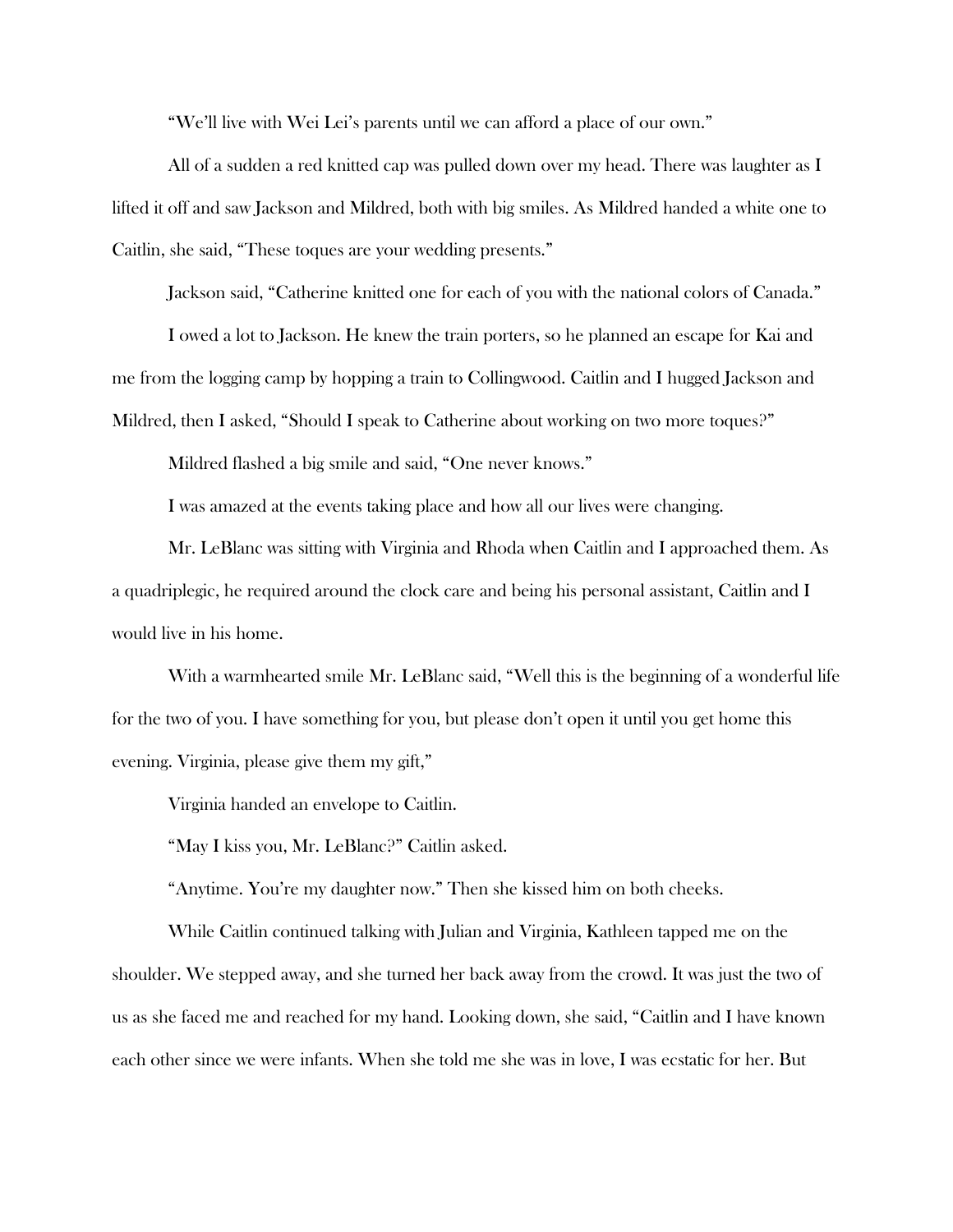when I discovered that you were Chinese, I was disheartened. I am ashamed to say that I tried to talk her out of having a relationship with you."

She cocked her head and cleared her throat. I squeezed her hand, and when we made eye contact, I smiled and she continued.

"When I saw the glow on her face as she spoke about you and how you made her feel, I had second thoughts. She was heartbroken when she found out that her father instigated your beating." She stopped, looked away, and took a hard, dry swallow. "When my parents condemned Caitlin to her face for wanting to marry you, she smiled and told them the love you two have is a gift from God…"

She choked up as I pulled out a handkerchief and handed it to her. "We were raised in the church and taught to believe that all people were created equal."

Her eyes glistened with moisture, then she stepped forward, hugged me, and whispered, "I'm sorry for how I felt then, but I know better now."

"Kathleen, look at me." I held both her hands and waited until she lifted her gaze to me. Tears were running down her cheeks by now, and her lower lip was quivering. I was able only to whisper, "No apology is needed."

"Thank you, Winson. Seeing the love between you and Caitlin is something I desire in my own marriage. I am so happy for Caitlin, for both of you. I hope one day, my husband will feel the same towards you." She squeezed my hand and walked away.

Moved by what she had shared, I was hopeful that hearts would change but realized that change comes slowly. I had some time to collect my emotions before Caitlin returned. We said our goodbyes to the remaining guests, and Caitlin and I held hands as we walked the five blocks home.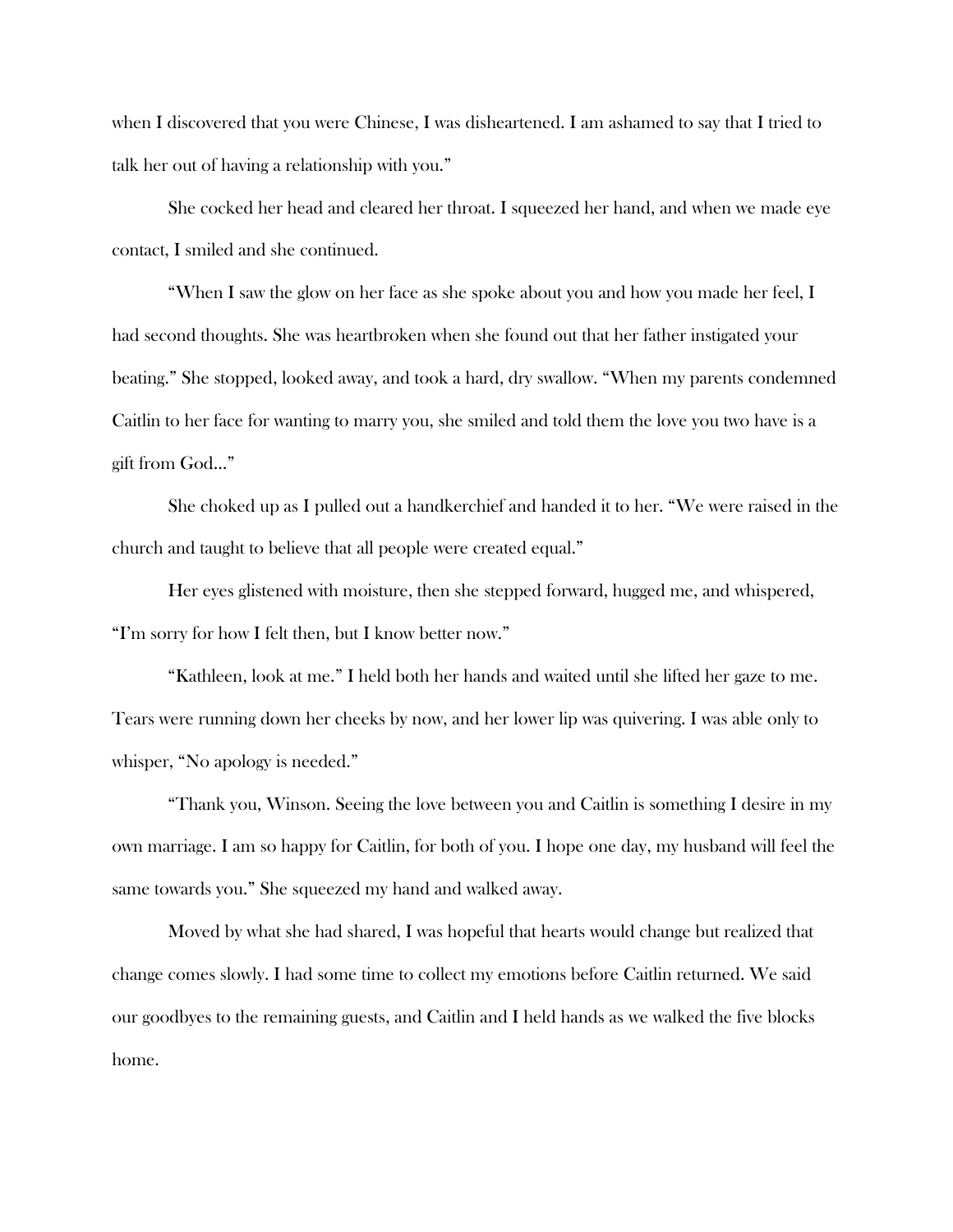Listening to the leaves blowing in the wind reminded me of applause, but the blissfulness of the day was shattered when we approached an intersection, and I saw a Chinese man dressed in black standing on a street corner watching us. He raised his arm, pointed at me, then Caitlin, then back at me. I had no doubt it was Tak.

I tried to remain calm as I looked around to see if anyone was with him. When I looked back at him, he patted his right coat pocket, where I assumed he hid a pistol.

As we continued walking, I tried to put him out of my mind when Caitlin said, "Winson, what's wrong?"

"What do you mean?"

"Don't give me that! Don't treat me like a child and lie to me, thinking that you are somehow protecting me. I'm your wife now. You can't keep anything from me if you love me. You do love me don't you?"

"Of course I do. How can you think otherwise? It's just that I recognized the Chinese man on the corner."

We were silent until Caitlin said, "Stop! Look at me and tell me who he is. Please don't keep anything from me."

When she looked at me, my heart opened as a flower to the morning sun, and I knew I couldn't keep anything from her. "Do you remember when I told you about being held prisoner in the logging camp and the men who inflicted so much horrible pain on Kai and me?"

"Was he one of them?"

"He was one of the overlords of the trafficking ring."

"You paid your debt. You shouldn't be worried."

"I paid the debt and more, but Dung, who claimed to be our sponsor, said we belonged to him, and he could hold us as long as he wanted. He kept our immigration papers and took all the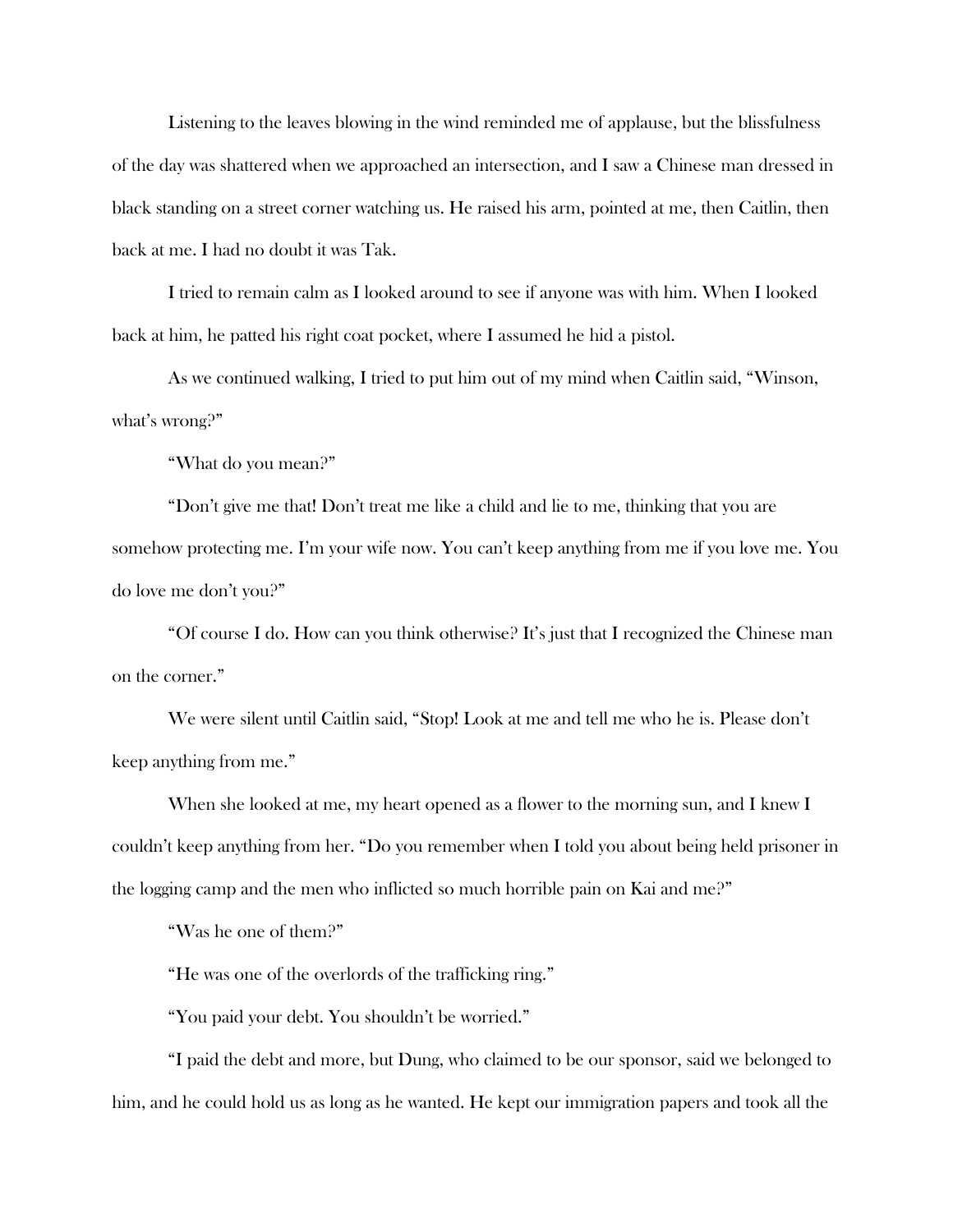money we made with Suk and Jackson from selling reconditioned leather shoes to immigrants coming off ships. We escaped with Suk's help, and then Jackson got us on a train to Collingwood." My spirits fell as I said, "I think I need to speak to Mr. LeBlanc about what to do."

"I want to be with you when you talk to him."

I had been fearful that Caitlin's father, Kierian Mulroney, might have done something to disrupt our wedding but never expected to see Tak. It was our wedding night, and I tried to put him out of my mind.

When we were alone in our bedroom, Caitlin opened the envelope from Mr. LeBlanc and read the card: 'Caitlin, this is a gift to pursue your music degree.' Enclosed was a check for \$3,000. Tears rolled down her cheeks.

I took her hand and said, "A few weeks ago, Mr. LeBlanc asked about our plans. I told him your hopes of getting a university degree to teach music and the requirement to apprentice under a certified teacher. I said these were future goals since we didn't have money for your education."

As I blotted the tears trickling down her cheeks, she said, "Catherine told me at the reception that she wants to reduce her teaching load and asked if I'd consider teaching several of her beginner and intermediate students. She knew of my dream to teach and that I didn't have the money to go through certification at the Conservatory of Music in Toronto. She's the only person in the Collingwood area approved to provide a certification, and she offered her services to me as a wedding gift." We hugged and were overwhelmed.

It was the happiest day of my life. Still, I regretted that her family and friends didn't attend, and my family had no knowledge of our marriage.

The next afternoon, Caitlin and I went into Mr. LeBlanc's office. When he saw us, he beamed and said, "How are the newlyweds?"